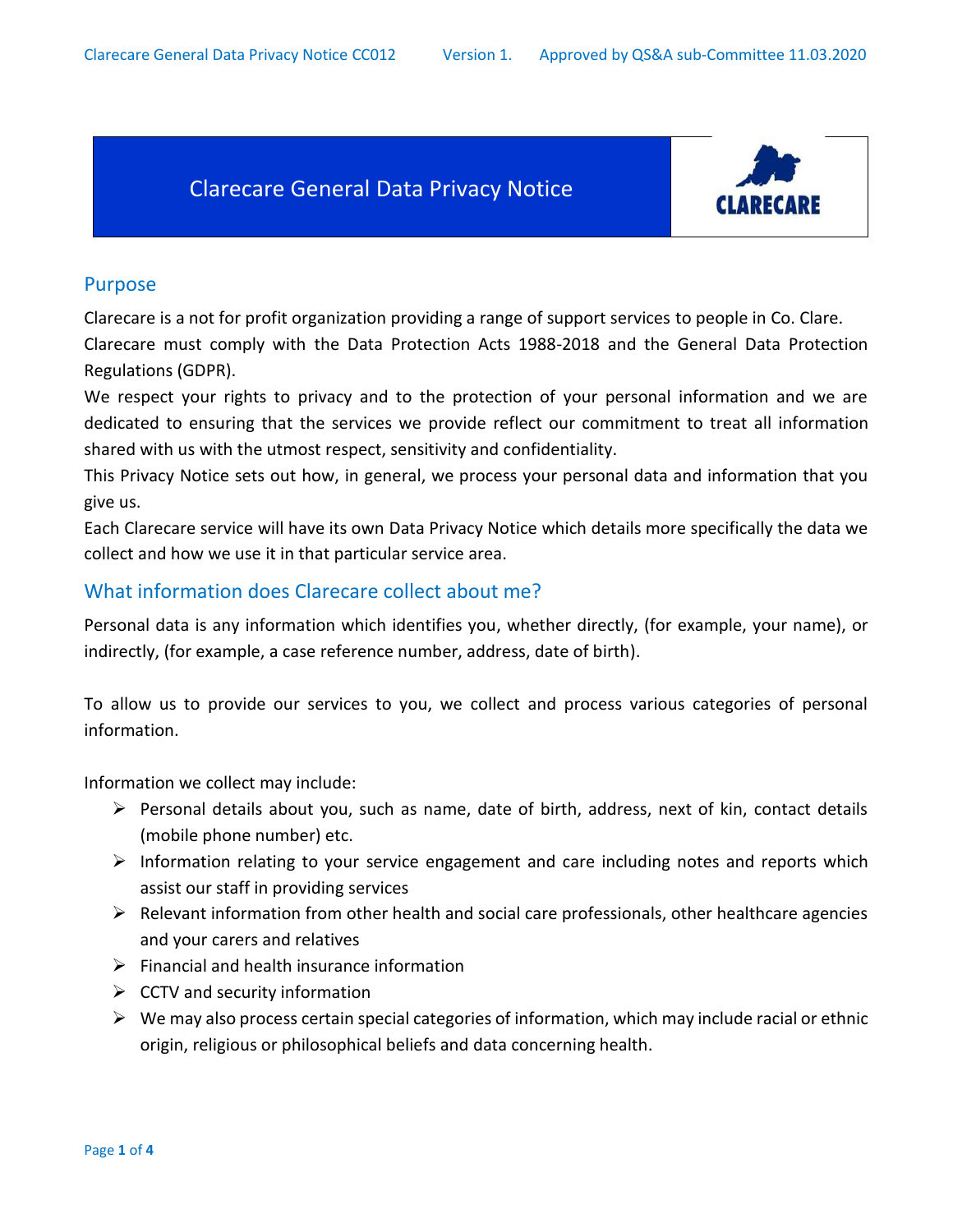### Why does Clarecare need my information?

We use your information to manage and deliver effective and safe services to you and ensure that the right decisions are made about the services provided to you and so that we can co-ordinate with other organisations that may be involved in your care.

We also maintain records to investigate complaints, legal claims and adverse incidents, meet safeguarding requirements for children, young people and adults at risk; to supervise and audit our processes; to gather statistical information for research and future service provision; and to implement robust policies and practice within Clarecare and protect the wider public interest, e.g. Covid-19. These tasks are necessary so that we can fulfill our wider legal obligations in terms of corporate governance, company and charity law.

Please note that information which has been gathered for statistical purposes is always anonymised.

### **CCTV**

Clarecare may use camera surveillance systems (commonly referred to as CCTV) in facilities for the purpose of maintaining the safety and security of its staff, service users, patients, visitors and members of the public. Clarecare is aware that footage or images containing identifiable individuals captured by CCTV systems are personal data for the purposes of data protection law. Clarecare's CCTV systems may, but will not always, collect and store personal information. Clarecare will comply with the GDPR and this privacy notice in respect of any personal information collected via its CCTV systems.

### What is the legal basis for processing my personal data?

Clarecare relies upon a number of legal bases for processing personal data as relevant to the service provided including consent, legitimate interest, vital interest, performance of a contract and on the legal basis of a statutory obligation.

#### How we obtain information

We may obtain your information from a variety of sources, including information you give to us. We may also receive your personal information from third parties, for example another health care professional, which will be held in your service user file/client record. This can be paper and/or electronic. There may also be times when information is collected from your relatives or next of kin e.g. in case of an emergency.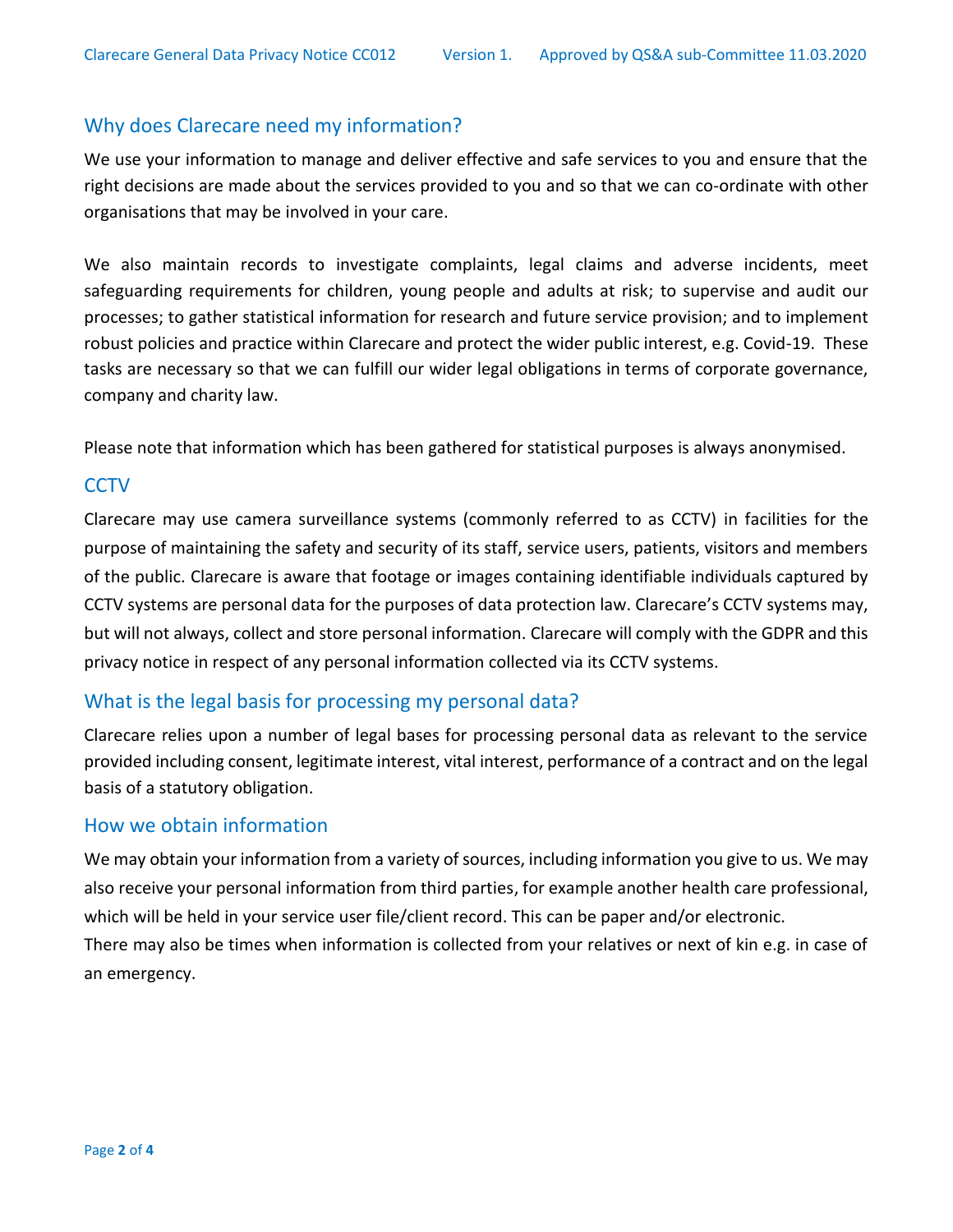#### Who has access to my records within Clarecare?

Your data is treated in the strictest confidence.

We will take appropriate legal, organisational and technical measures to protect your personal information and use a variety of security measures and procedures to safeguard your data against unauthorised access, disclosure or use.

#### How long does Clarecare store my information?

The length of time we hold your data will depend on the purposes for which we obtained it.

We will only retain information for as long as necessary. Records are maintained in line with the Clarecare Retention Procedures which are informed by statutory obligations, contractual obligations, quality assurance/best practice obligations which are set by state entities or regulatory bodies, reasonable periods after the conclusion of engagements, for quality assurance or risk management. On a case by case basis records may be retained for longer where they are required for actual or potential legal actions or the management or mitigation of operational or strategic risks to the organisation.

### What legal rights do I have in relation to the personal data held about me by Clarecare?

You have certain legal rights concerning your information and the manner in which we process it. This includes:

- $\triangleright$  a right to get access to your personal information
- $\triangleright$  a right to request us to correct inaccurate information, or update incomplete information
- $\triangleright$  a right to request that we restrict the processing of your information in certain circumstances
- $\triangleright$  a right to request the deletion of personal information
- $\triangleright$  a right to receive the personal information you provided to us in a portable format
- $\triangleright$  a right to object to us processing your personal information in certain circumstances
- $\triangleright$  a right to lodge a complaint with the Data Protection Commission.

Some of these rights only apply in certain circumstances and so are not guaranteed or absolute rights.

If you have provided us with consent to process your data, you can withdraw that consent at any time.

You can access your records by making a Subject Access Request (SAR) and forms are available for this purpose on our website. or contact Clarecare directly by telephone, letter or email. It is important that you provide satisfactory evidence of identification and a sufficient description of the information that you are looking for.

Every request will be considered carefully by Clarecare. The information furnished may be redacted if it would interfere with the rights of another individual.

There is no charge to access this information and a response will be provided within one calendar month. Please contact the Clarecare Data Privacy Officer if you have any queries or concerns about your rights.